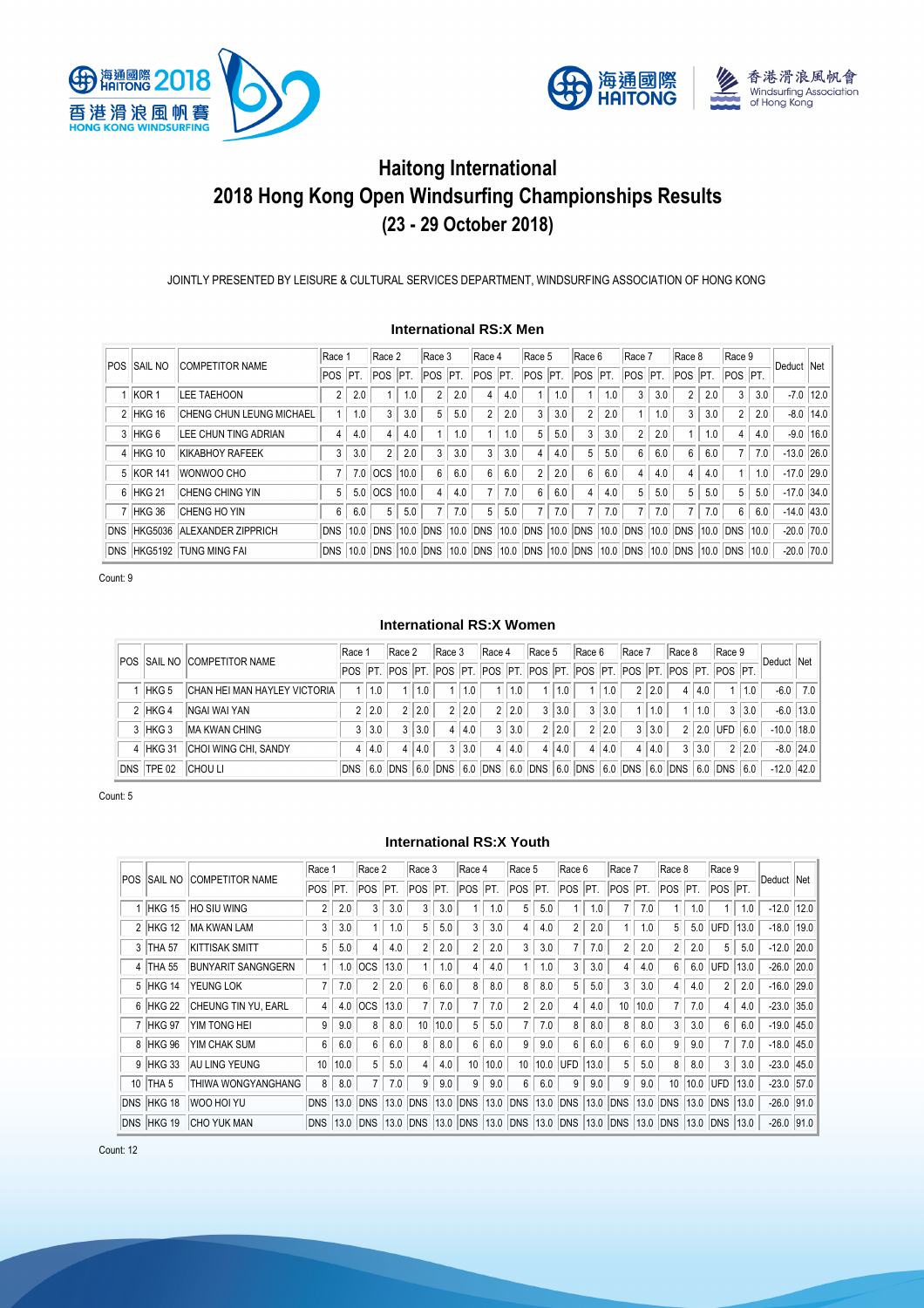





# **International Techno Youth Boys**

| POS        | SAIL NO           | <b>COMPETITOR NAME</b>                  | Race 1               |         | Race 2          |      | Race 3         |         | Race 4                                                                           |      | Race 5               |             | Race 6 |          | Race 7         |           | Race 8         |           | Race 9          |             |              |               |
|------------|-------------------|-----------------------------------------|----------------------|---------|-----------------|------|----------------|---------|----------------------------------------------------------------------------------|------|----------------------|-------------|--------|----------|----------------|-----------|----------------|-----------|-----------------|-------------|--------------|---------------|
|            |                   |                                         | POS <sup>I</sup> PT. |         | POS PT.         |      | POS PT.        |         | POS PT.                                                                          |      | POS <sup>I</sup> PT. |             | POS    | PT.      | POS PT.        |           | POS PT.        |           | POS PT.         |             | Deduct   Net |               |
|            | 1   THA 11        | PATCHARA MANGMEEPHOL                    | 2                    | 2.0     | 4               | 4.0  | 3              | 3.0     | 12                                                                               | 12.0 | 2                    | 2.0         | 1      | 1.0      | 5              | 5.0       | $\overline{c}$ | 2.0       |                 | 14   14.0   | $-26.0$      | 19.0          |
| 2          | HKG <sub>28</sub> | <b>SHEK JANSON</b>                      | 1                    | 1.0     | <b>OCS</b>      | 32.0 | 4              | 4.0     | 2                                                                                | 2.0  | 4                    | 4.0         | 2      | 2.0      | 8              | 8.0       | 3              | 3.0       | 5               | 5.0         | $-40.0$      | 21.0          |
| 3          | HKG 17            | <b>TANG CHI LONG</b>                    | 8                    | 8.0     | <sub>OCS</sub>  | 32.0 | $\mathbf{1}$   | 1.0     | 3                                                                                | 3.0  | $\mathbf{1}$         | 1.0         | 3      | 3.0      | $\overline{c}$ | 2.0       |                | 16 16.0   | 4               | 4.0         | $-48.0$      | 22.0          |
| 4          | <b>HKG 30</b>     | LAM CHUN PO                             | 3                    | 3.0     | 5               | 5.0  | $\overline{7}$ | 7.0     | 1                                                                                | 1.0  | 13                   | 13.0        | 10     | 10.0     | 6              | 6.0       | $\mathbf{1}$   | 1.0       | $\mathbf{1}$    | 1.0         | $-23.0$      | 24.0          |
| 5          | HKG <sub>27</sub> | YAU C K, THOMAS                         | 10                   | 10.0    | 1               | 1.0  | 8              | 8.0     | 5                                                                                | 5.0  | 8                    | 8.0         | 4      | 4.0      | $\mathbf{1}$   | 1.0       | 4              | 4.0       | $\overline{7}$  | 7.0         | $-18.0$      | 30.0          |
| 6          | HKG <sub>62</sub> | <b>KIKABHOY ASGAR</b>                   | 5                    | 5.0     | 2               | 2.0  | 6              | 6.0     | 15                                                                               | 15.0 | 3                    | 3.0         | 6      | 6.0      | 3              | 3.0       | 5              | 5.0       |                 | 21 21.0     | $-36.0$      | 30.0          |
|            | 7 HKG 24          | LEUNG CHUN KIT, ANDREW                  | 6                    | 6.0     | 3               | 3.0  | 5              | 5.0     | 13                                                                               | 13.0 |                      | 14 14.0     | 12     | 12.0     | 9              | 9.0       | $\overline{7}$ | 7.0       | $\overline{2}$  | 2.0         | $-27.0$      | 44.0          |
| 8          | <b>HKG 29</b>     | LAM LING PO                             | 14                   | 14.0    | 6               | 6.0  | 10             | 10.0    | 7                                                                                | 7.0  | 25                   | 25.0        | 9      | 9.0      | 4              | 4.0       | 6              | 6.0       | 6               | 6.0         | $-39.0$      | 48.0          |
| 9          | <b>HKG 26</b>     | <b>CHOW TSZ HEI</b>                     | 9                    | 9.0     | 7               | 7.0  | $\overline{2}$ | 2.0     | 11                                                                               | 11.0 | 5                    | 5.0         | 7      | 7.0      |                | 17   17.0 | 13             | 13.0      | 8               | 8.0         | $-30.0$      | 49.0          |
| 10         | <b>HKG 32</b>     | <b>CHAN JAY</b>                         | 7                    | 7.0     | 12              | 12.0 | 14             | 14.0    | 4                                                                                | 4.0  |                      | 17 17.0     | 5      | 5.0      | 10             | 10.0      | 9              | 9.0       | 9               | 9.0         | $-31.0$      | 56.0          |
| 11         | <b>HKG 34</b>     | <b>WONG HON SHING</b>                   | 4                    | 4.0     | 8               | 8.0  |                | 12 12.0 | 6                                                                                | 6.0  | 10                   | 10.0        | 17     | 17.0     | $\overline{7}$ | 7.0       | 12             | 12.0      | 16              | 16.0        | $-33.0$      | 59.0          |
| 12         | <b>HKG 35</b>     | YIP CHUN TING, AKI                      | 11                   | 11.0    | 9               | 9.0  | 9              | 9.0     | 22                                                                               | 22.0 |                      | $11$   11.0 | 13     | 13.0     | 11             | 11.0      | 19             | 19.0      | 3               | 3.0         | $-41.0$      | 67.0          |
| 13         | <b>HKG 51</b>     | CHAU TSZ YAU, RYAN                      | 12                   | 12.0    | 11              | 11.0 | 15             | 15.0    | 19                                                                               | 19.0 | 9                    | 9.0         | 15     | 15.0     | 15             | 15.0      |                | 17   17.0 | 15              | 15.0        | $-36.0$      | 92.0          |
| 14         | <b>HKG 43</b>     | CHUI WING CHUN                          |                      | 17 17.0 | 10              | 10.0 |                | 13 13.0 | 20                                                                               | 20.0 | $\overline{7}$       | 7.0         | 16     | 16.0     | 14             | 14.0      |                | 18 18.0   |                 | 20 20.0     | $-40.0$      | 95.0          |
| 15         | <b>HKG 63</b>     | FU POK, KAZAF                           | 16                   | 16.0    | 14              | 14.0 | 19             | 19.0    | 9                                                                                | 9.0  | 23                   | 23.0        | 14     | 14.0     | 18             | 18.0      |                | 15 15.0   | 12              | 12.0        | $-42.0$      | 98.0          |
| 16         | <b>HKG5398</b>    | <b>CHIO WENG HIN</b>                    | 15                   | 15.0    | 15              | 15.0 |                | 11 11.0 | 21                                                                               | 21.0 |                      | 12 12.0     | 8      | 8.0      | 16             | 16.0      |                | 22 22.0   | <b>DNF</b>      | 32.0        | $-54.0$      | 98.0          |
| 17         | HKG <sub>9</sub>  | <b>FU CHING PIAS</b>                    | 20                   | 20.0    | 20              | 20.0 | 23             | 23.0    | 8                                                                                | 8.0  | 18                   | 18.0        | 19     | 19.0     | 13             | 13.0      |                | 10 10.0   |                 | $11$   11.0 | $-43.0$      | 99.0          |
| 18         | <b>HKG 40</b>     | LAI CHEUK HIN, CYRUS                    | <b>DNS</b>           | 32.0    | <b>DNS</b>      | 32.0 | <b>DNS</b>     | 32.0    | 10                                                                               | 10.0 | 6                    | 6.0         | 11     | 11.0     | <b>UFD</b>     | 32.0      | 8              | 8.0       | 10 <sup>°</sup> | 10.0        | $-64.0$      | 109.0         |
| 19         | <b>HKG 48</b>     | <b>SHEA YIK LUNG</b>                    | 18                   | 18.0    | 13              | 13.0 | 17             | 17.0    | 16                                                                               | 16.0 | 19                   | 19.0        | 18     | 18.0     | 21             | 21.0      |                | 11 11.0   |                 | 23 23.0     | $-44.0$      | 112.0         |
| 20         | <b>HKG 59</b>     | HO PAK YIN, MICHAEL                     | 13                   | 13.0    | 17              | 17.0 | 20             | 20.0    | 17                                                                               | 17.0 | 20                   | 20.0        | 23     | 23.0     | 12             | 12.0      | 20             | 20.0      | 19              | 19.0        | $-43.0$      | 118.0         |
| 21         | <b>HKG 42</b>     | NG HO HEI, SHERLOCK                     | 22                   | 22.0    | 16              | 16.0 | 16             | 16.0    | 24                                                                               | 24.0 | 15                   | 15.0        | 24     | 24.0     | 20             | 20.0      |                | 23 23.0   |                 | 17   17.0   | $-48.0$      | 129.0         |
| 22         | <b>HKG 50</b>     | <b>HO SUM LONG</b>                      | 19                   | 19.0    | 19              | 19.0 |                | 22 22.0 | 18                                                                               | 18.0 | 16                   | 16.0        | 25     | 25.0     | 19             | 19.0      | 21             | 21.0      | 18              | 18.0        | $-47.0$      | 130.0         |
| 23         | <b>INA 29</b>     | I GST AGUNG DANENDRA HAZEL<br><b>DK</b> | 21                   | 21.0    | 18              | 18.0 | 24             | 24.0    | 23                                                                               | 23.0 | 21                   | 21.0        | 20     | 20.0     | 24             | 24.0      | 14             | 14.0      | <b>UFD</b>      | 32.0        | $-56.0$      | 141.0         |
| 24         | <b>HKG 46</b>     | <b>YU DAMIAN</b>                        | 24                   | 24.0    | 21              | 21.0 |                | 18 18.0 | 14                                                                               | 14.0 |                      | 24 24.0     | 22     | 22.0     |                | 23 23.0   |                | 24 24.0   |                 | 22 22.0     | $-48.0$      | 144.0         |
| 25         | <b>HKG 60</b>     | <b>YUEN ALVIN</b>                       |                      | 23 23.0 | <b>DNF</b>      | 32.0 |                | 21 21.0 | 25                                                                               | 25.0 |                      | 22 22.0     | 21     | 21.0     | 22             | 22.0      |                | 25 25.0   | 13              | 13.0        | $-57.0$      | 147.0         |
| 26         | <b>HKG 45</b>     | LAI TSZ HO                              | 26                   | 26.0    | 23              | 23.0 | 26             | 26.0    | 26                                                                               | 26.0 |                      | 27 27.0     | 27     | 27.0     |                | 25 25.0   |                | 26 26.0   | DNF             | 32.0        | $-59.0$      | 179.0         |
| 27         | <b>HKG5534</b>    | KONG KI CHI                             | 25                   | 25.0    | 22              | 22.0 | <b>DNS</b>     | 32.0    | 27                                                                               | 27.0 | 26                   | 26.0        | 26     | 26.0     | 26             | 26.0      |                | 27 27.0   | DNF             | 32.0        | $-64.0$      | 179.0         |
| 28         | <b>HKG5536</b>    | <b>LEUNG HON FUNG</b>                   | <b>DNS</b>           | 32.0    | RET 32.0        |      | 25             | 25.0    | 28                                                                               | 28.0 |                      | 29 29.0     | 29     | 29.0     | DNS            | 32.0      |                | 28 28.0   | DNF             | 32.0        | $-64.0$      | 203.0         |
| 29         | <b>HKG5539</b>    | <b>CHAN KING MAN</b>                    | 27                   | 27.0    | <b>DNS</b>      | 32.0 | <b>DNS</b>     | 32.0    | 29                                                                               | 29.0 | 28                   | 28.0        | 28     | 28.0     | DNS            | 32.0      | DNF            | 32.0      | DNF             | 32.0        |              | $-64.0$ 208.0 |
| <b>DNS</b> |                   | HKG5533 CHEUNG KA HO                    | <b>DNS</b>           | 32.0    | <b>DNS 32.0</b> |      | DNS 32.0       |         | DNS                                                                              | 32.0 | DNS 32.0             |             | DNS    | 32.0 DNS |                | 32.0      | DNS            | 32.0      | DNS             | 32.0        | $-64.0$      | 224.0         |
| <b>DNS</b> |                   | HKG5535 LAW ADAM                        | <b>DNS</b>           | 32.0    |                 |      |                |         | DNS 32.0 DNS 32.0 DNS 32.0 DNS 32.0 DNS 32.0 DNS 32.0 DNS 32.0 DNS 32.0 DNS 32.0 |      |                      |             |        |          |                |           |                |           |                 |             |              | $-64.0$ 224.0 |

Count: 31

# **International Techno Youth Girls**

|                |                |                            | Race 1               |     | Race 2                |      | Race 3     |      | Race 4              |      | Race 5         |      | Race 6          |      | Race 7         |      | Race 8                   |      | Race 9         |      |            |       |
|----------------|----------------|----------------------------|----------------------|-----|-----------------------|------|------------|------|---------------------|------|----------------|------|-----------------|------|----------------|------|--------------------------|------|----------------|------|------------|-------|
| <b>POS</b>     | <b>SAIL NO</b> | <b>COMPETITOR NAME</b>     | POS <sup>IPT</sup> . |     | <b>POS</b>            | PT.  | POS        | IPT. | POS                 | PT.  | POS            | PT.  | POS             | PT.  | POS PT.        |      | POS PT.                  |      | POS PT.        |      | Deduct Net |       |
|                | HKG 13         | <b>MAK CHEUK WING</b>      |                      | 1.0 | <b>OCS</b>            | 15.0 |            | 1.0  |                     | 1.0  |                | 1.0  |                 | 1.0  |                | 0.5  |                          | .0   | UFD            | 15.0 | $-30.0$    | 7.0   |
| $\overline{2}$ | THA 88         | <b>DARIN MEESAARD</b>      | $\overline{2}$       | 2.0 |                       | 1.0  | 2          | 2.0  | $\overline{2}$      | 2.0  | $\overline{2}$ | 2.0  | $\overline{2}$  | 2.0  | $\overline{2}$ | 2.0  | $\overline{2}$           | 2.0  | 5              | 5.0  | $-7.0$     | 13.0  |
|                | 3 HKG 38       | <b>CHAN SZE CHIT</b>       | 4                    | 4.0 | 4                     | 4.0  | 4          | 4.0  | 4                   | 4.0  | 5              | 5.0  | 6               | 6.0  | 3              | 3.0  | 3                        | 3.0  |                | 1.0  | $-11.0$    | 23.0  |
|                | 4 HKG 37       | LAM CHEUK YU               | 3                    | 3.0 | $\overline{2}$        | 2.0  | 3          | 3.0  | 3                   | 3.0  | 4              | 4.0  | 3               | 3.0  | UFD            | 15.0 | 5                        | 5.0  | DNF            | 15.0 | $-30.0$    | 23.0  |
|                | 5 HKG 47       | <b>CHAN YAN CHING</b>      | 5                    | 5.0 | 3                     | 3.0  | 5          | 5.0  | 5                   | 5.0  | 3              | 3.0  | 5               | 5.0  | 5              | 5.0  | 4                        | 4.0  | 4              | 4.0  | $-10.0$    | 29.0  |
|                | 6 HKG 54       | <b>HO KWAN KIU</b>         | $\overline{7}$       | 7.0 | 6                     | 6.0  |            | 7.0  | 6                   | 6.0  | 10             | 10.0 | 9               | 9.0  | 6              | 6.0  | 9                        | 9.0  | 3              | 3.0  | $-19.0$    | 44.0  |
|                | 7 HKG 56       | <b>LAM CHEUK OON</b>       | 6                    | 6.0 | 5                     | 5.0  | 6          | 6.0  |                     | 7.0  | 8              | 8.0  | 11              | 11.0 |                | 7.0  | 10                       | 10.0 | <b>DNF</b>     | 15.0 | $-26.0$    | 49.0  |
|                | 8 HKG 41       | <b>SO CHO KWAN</b>         |                      |     | DNS 15.0 DNS 15.0 DNS |      |            | 15.0 | 8                   | 8.0  | 9              | 9.0  | 8               | 8.0  | <b>UFD</b>     | 15.0 | 8                        | 8.0  | $\overline{2}$ | 2.0  | $-30.0$    | 65.0  |
|                | 9 HKG 61       | <b>CHIU SIN KIU</b>        |                      |     | DNS 15.0 DNS 15.0 DNS |      |            | 15.0 | <b>DNS</b>          | 15.0 |                | 7.0  | $\overline{4}$  | 4.0  | 4              | 4.0  | $\overline{7}$           | 7.0  | <b>DNF</b>     | 15.0 | $-30.0$    | 67.0  |
| 10             | HKG 71         | <b>FUNG YUK KIU, YUKIE</b> | DNS 15.0             |     | <b>DNS 15.0</b>       |      | <b>DNS</b> | 15.0 | <b>DNS 15.0</b>     |      | 6              | 6.0  |                 | 7.0  | <b>UFD</b>     | 15.0 | $6\overline{6}$          | 6.0  | <b>DNF</b>     | 15.0 | $-30.0$    | 79.0  |
|                | 11 HKG 82      | <b>NG HOI KA</b>           | DNS 15.0             |     | <b>DNS 15.0 DNS</b>   |      |            | 15.0 | <b>DNS 15.0 DNS</b> |      |                | 15.0 | 10 <sup>1</sup> | 10.0 | <b>DNS</b>     | 15.0 | <b>DNS 15.0 DNS 15.0</b> |      |                |      | $-30.0$    | 100.0 |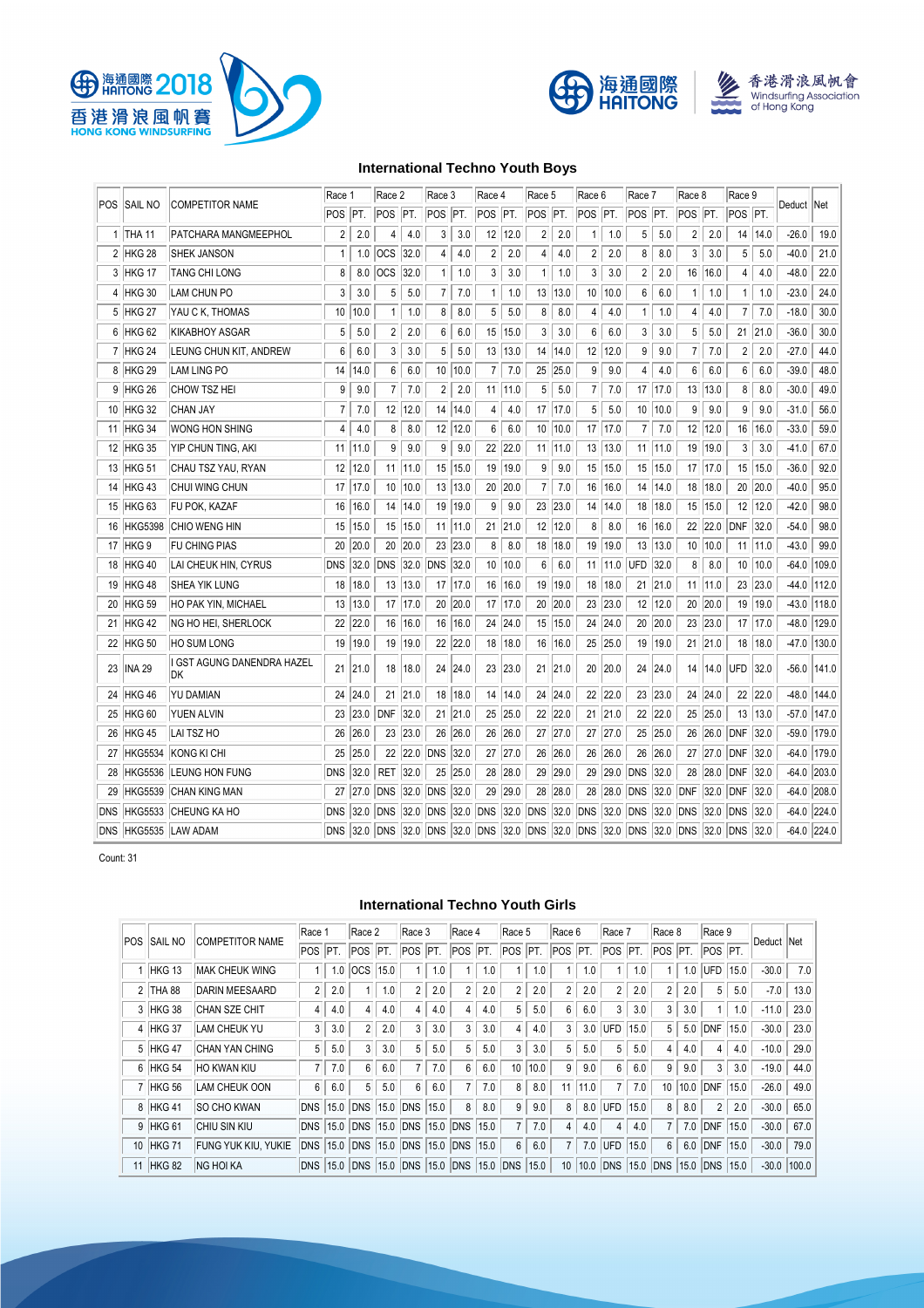





| DNS  HKG 23  FAN LOK HEI, RACHEL  DNS  15.0  DNS  15.0  DNS  15.0  DNS  15.0  DNS  15.0  DNS  15.0  DNS  15.0  DNS  15.0  DNS  15.0  DNS  15.0  DNS  15.0  DNS  15.0  DNS  15.0  DNS  15.0  DNS  15.0  DNS  15.0  DNS  15.0 |  |  |                                                                                                       |
|-----------------------------------------------------------------------------------------------------------------------------------------------------------------------------------------------------------------------------|--|--|-------------------------------------------------------------------------------------------------------|
| DNS HKG 76 TSE HOI TUNG                                                                                                                                                                                                     |  |  | DNS 15.0 DNS 15.0 DNS 15.0 DNS 15.0 DNS 15.0 DNS 15.0 DNS 15.0 DNS 15.0 DNS 15.0 DNS 15.0 -30.0 105.0 |
| DNS HKG5376 WONG HEI YU                                                                                                                                                                                                     |  |  | DNS 15.0 DNS 15.0 DNS 15.0 DNS 15.0 DNS 15.0 DNS 15.0 DNS 15.0 DNS 15.0 DNS 15.0 DNS 15.0 30.0 105.0  |

Count: 14

# **International Techno Junior Boys**

|    | <b>POS SAIL NO</b> | <b>COMPETITOR NAME</b>            | Race 1         |      | Race 2          |      | Race 3          |      | Race 4                                                                                    |      | Race 5          |      | Race 6         |      | Race 7          |         | Race 8         |         | Race 9         |      | Deduct Net |       |
|----|--------------------|-----------------------------------|----------------|------|-----------------|------|-----------------|------|-------------------------------------------------------------------------------------------|------|-----------------|------|----------------|------|-----------------|---------|----------------|---------|----------------|------|------------|-------|
|    |                    |                                   | POS PT.        |      | POS PT.         |      | POS PT.         |      | POS PT.                                                                                   |      | POS PT.         |      | POS PT.        |      | POS PT.         |         | POS PT.        |         | POS PT.        |      |            |       |
|    | HKG <sub>62</sub>  | <b>KIKABHOY ASGAR</b>             |                | 1.0  |                 | 1.0  |                 | 1.0  | 3                                                                                         | 3.0  |                 | 1.0  |                | 1.0  |                 | 1.0     |                | 1.0     | 6              | 6.0  | $-9.0$     | 7.0   |
|    | 2 HKG 63           | FU POK, KAZAF                     | 3              | 3.0  | 4               | 4.0  | 6               | 6.0  |                                                                                           | 1.0  | 8               | 8.0  | $\overline{2}$ | 2.0  | 4               | 4.0     | $\overline{4}$ | 4.0     |                | 1.0  | $-14.0$    | 19.0  |
|    | 3 HKG 43           | CHUI WING CHUN                    | 4              | 4.0  | $\overline{2}$  | 2.0  | $\overline{2}$  | 2.0  | 6                                                                                         | 6.0  | $\overline{2}$  | 2.0  | 3              | 3.0  | 3               | 3.0     | 5              | 5.0     | 5              | 5.0  | $-11.0$    | 21.0  |
|    | 4 HKG 48           | <b>SHEA YIK LUNG</b>              | 5              | 5.0  | 3               | 3.0  |                 | 4.0  | 4                                                                                         | 4.0  | 4               | 4.0  | 4              | 4.0  | 6               | 6.0     | $\overline{2}$ | 2.0     | 8              | 8.0  | $-14.0$    | 26.0  |
|    | 5 HKG 59           | <b>HO PAK YIN, MICHAEL</b>        | $\overline{2}$ | 2.0  | 6               | 6.0  |                 | 7.0  | 5                                                                                         | 5.0  | 5               | 5.0  | 8              | 8.0  | $\overline{2}$  | 2.0     | 6              | 6.0     | 4              | 4.0  | $-15.0$    | 30.0  |
|    | 6 HKG 42           | NG HO HEI, SHERLOCK               | 7              | 7.0  | 5               | 5.0  | 3               | 3.0  | 8                                                                                         | 8.0  | 3               | 3.0  | 9              | 9.0  | 5               | 5.0     | $\overline{7}$ | 7.0     | 3              | 3.0  | $-17.0$    | 33.0  |
|    | 7   INA 29         | I GST AGUNG DANENDRA HAZEL<br>IDК | 6              | 6.0  |                 | 7.0  | 9               | 9.0  | 7                                                                                         | 7.0  | 6               | 6.0  | 5              | 5.0  | 9               | 9.0     | 3              | 3.0     | UFD            | 15.0 | $-24.0$    | 43.0  |
|    | 8 HKG 46           | <b>YU DAMIAN</b>                  | 9              | 9.0  | 8               | 8.0  | 5               | 5.0  | $\overline{2}$                                                                            | 2.0  | 9               | 9.0  | $\overline{7}$ | 7.0  | 8               | 8.0     | 8              | 8.0     | $\overline{7}$ | 7.0  | $-18.0$    | 45.0  |
|    | 9 HKG 60           | <b>YUEN ALVIN</b>                 | 8              | 8.0  | <b>DNF</b>      | 15.0 | 8               | 8.0  | 9                                                                                         | 9.0  |                 | 7.0  | 6              | 6.0  |                 | 7.0     | 9              | 9.0     | $\overline{2}$ | 2.0  | $-24.0$    | 47.0  |
|    |                    | 10 HKG5534 KONG KI CHI            | 10             | 10.0 | 9               | 9.0  | DNS             | 15.0 | 11                                                                                        | 11.0 | 10 <sup>1</sup> | 10.0 | 10             | 10.0 |                 | 11 11.0 | 11             | 11.0    | DNF            | 15.0 | $-30.0$    | 72.0  |
| 11 | HKG 45             | LAI TSZ HO                        | 11             | 11.0 | 10 <sup>°</sup> | 10.0 | 11              | 11.0 | 10                                                                                        | 10.0 | 11              | 11.0 | 11             | 11.0 | 10 <sup>°</sup> | 10.0    |                | 10 10.0 | DNF            | 15.0 | $-26.0$    | 73.0  |
|    |                    | 12 HKG5536 LEUNG HON FUNG         | DNS            | 15.0 | RET 15.0        |      | 10 <sup>1</sup> | 10.0 | 12                                                                                        | 12.0 | 13              | 13.0 | 13             | 13.0 | DNS             | 15.0    | 12             | 12.0    | DNF 15.0       |      | $-30.0$    | 90.0  |
| 13 |                    | HKG5539 CHAN KING MAN             | 12             |      | 12.0 DNS        |      | 15.0 DNS        | 15.0 | 13                                                                                        | 13.0 | 12              | 12.0 | 12             | 12.0 | DNS             | 15.0    | DNF            | 15.0    | DNF            | 15.0 | $-30.0$    | 94.0  |
|    |                    | DNS HKG5535 LAW ADAM              |                |      |                 |      |                 |      | DNS 15.0 DNS 15.0 DNS 15.0 DNS 15.0 DNS 15.0 DNS 15.0 DNS 15.0 DNS 15.0 DNS 15.0 DNS 15.0 |      |                 |      |                |      |                 |         |                |         |                |      | $-30.0$    | 105.0 |

Count: 14

#### **International Techno Junior Girls**

|            |                |                         | Race 1 |       | Race 2 |       | Race 3                                                                          |       | Race 4 |       | Race 5 |       | Race 6         |     | Race 7    |     | Race 8                        |       | Race 9                |     |              |             |
|------------|----------------|-------------------------|--------|-------|--------|-------|---------------------------------------------------------------------------------|-------|--------|-------|--------|-------|----------------|-----|-----------|-----|-------------------------------|-------|-----------------------|-----|--------------|-------------|
| <b>POS</b> | <b>SAIL NO</b> | <b>COMPETITOR NAME</b>  |        |       |        |       | POS PT. POS PT. POS PT. POS PT. POS PT. POS PT. POS PT. POS PT. POS PT. POS PT. |       |        |       |        |       |                |     |           |     |                               |       |                       |     | Deduct Net   |             |
|            | 1 HKG 47       | CHAN YAN CHING          |        | 1.0   |        | 1.0   |                                                                                 | 1.0   |        | 1.0   |        | 1.0   | 2 <sup>1</sup> | 2.0 | 2         | 2.0 |                               | 1.0   | 2 <sup>1</sup>        | 2.0 |              | $-4.0$ 8.0  |
|            | 2 HKG 54       | HO KWAN KIU             | 3      | 3.0   | 3      | 3.0   | 3                                                                               | 3.0   | 2      | 2.0   | 5      | 5.0   | 4 <sup>1</sup> | 4.0 | 3         | 3.0 | 4                             | 4.0   |                       | 1.0 |              | $-9.0$ 19.0 |
|            | 3 HKG 56       | LAM CHEUK OON           |        | 2 2.0 |        | 2 2.0 |                                                                                 | 2 2.0 |        | 3 3.0 | 4      | 14.0  | 6 <sup>1</sup> | 6.0 | 4         | 4.0 |                               | 5 5.0 | 3 <sup>1</sup>        | 3.0 | $-11.0$ 20.0 |             |
|            | 4 HKG 61       | <b>CHIU SIN KIU</b>     |        |       |        |       | DNS 9.0 DNS 9.0 DNS 9.0 DNS 9.0                                                 |       |        |       | 3      | 3.0   |                | 1.0 |           | 1.0 |                               |       | $3$   3.0   DNF   9.0 |     | $-18.0$ 35.0 |             |
|            | 5 HKG 71       | FUNG YUK KIU, YUKIE     |        |       |        |       | DNS 9.0 DNS 9.0 DNS 9.0 DNS 9.0                                                 |       |        |       |        | 2 2.0 |                |     | 3 3.0 UFD | 9.0 |                               |       | $2$   2.0   DNF   9.0 |     | $-18.0$ 43.0 |             |
|            | 6 HKG 82       | <b>NG HOI KA</b>        |        |       |        |       | DNS 9.0 DNS 9.0 DNS 9.0 DNS 9.0 DNS 9.0                                         |       |        |       |        |       |                |     |           |     | 5 5.0 DNS 9.0 DNS 9.0 DNS 9.0 |       |                       |     | $-18.0$ 59.0 |             |
|            | DNS HKG 76     | <b>TSE HOI TUNG</b>     |        |       |        |       | DNS 9.0 DNS 9.0 DNS 9.0 DNS 9.0 DNS 9.0 DNS 9.0 DNS 9.0 DNS 9.0 DNS 9.0 DNS 9.0 |       |        |       |        |       |                |     |           |     |                               |       |                       |     | $-18.0$ 63.0 |             |
|            |                | DNS HKG5376 WONG HEI YU |        |       |        |       | DNS 9.0 DNS 9.0 DNS 9.0 DNS 9.0 DNS 9.0 DNS 9.0 DNS 9.0 DNS 9.0 DNS 9.0 DNS 9.0 |       |        |       |        |       |                |     |           |     |                               |       |                       |     | $-18.0$ 63.0 |             |

Count: 8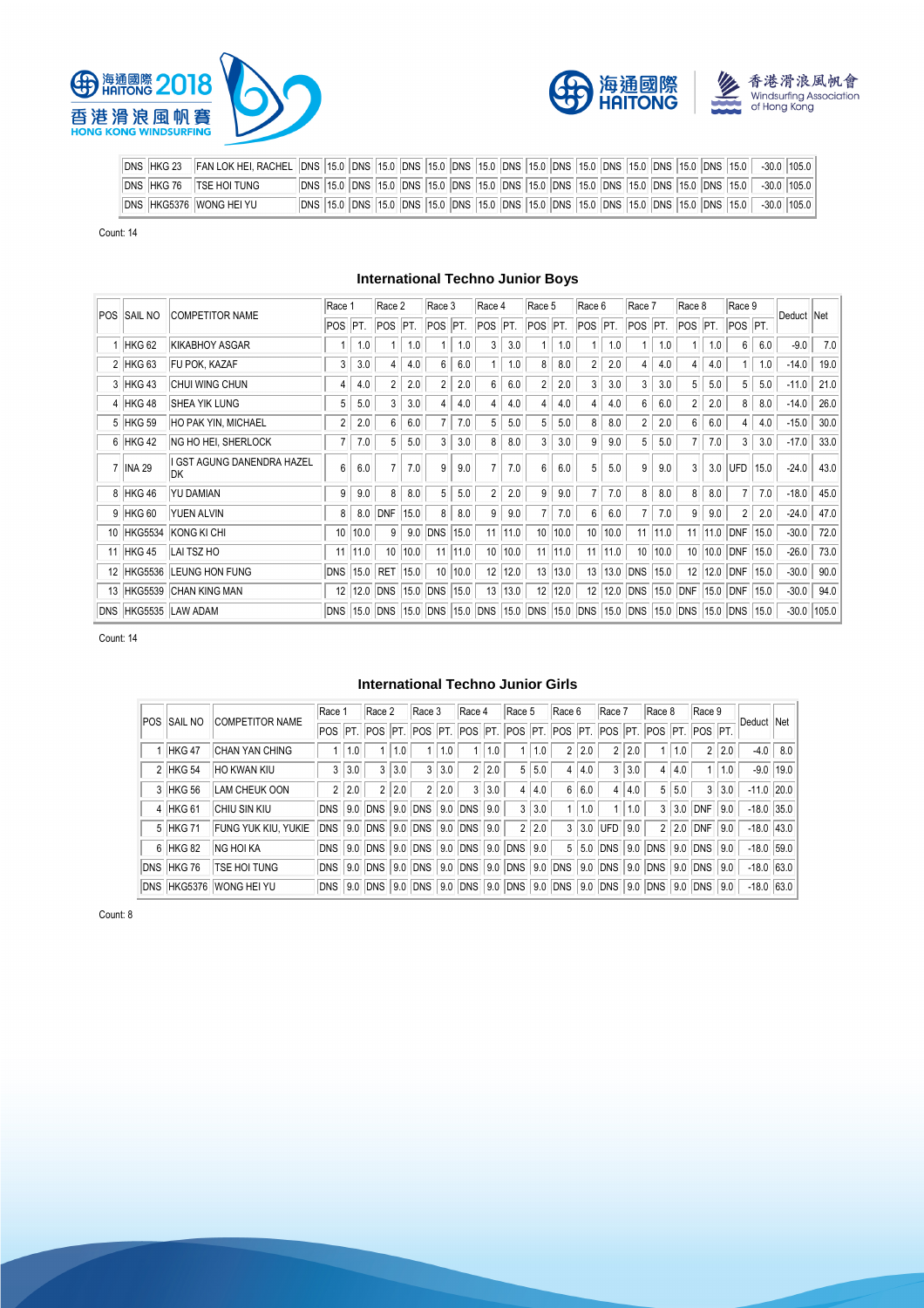





# **International Raceboard 7.8 Men**

|                     |                            | Race 1         |     | Race 2                |      | Race 3              |     | Race 4         |      | Race 5                                                                                    |     | Race 6                |      | Race 7         |      | Race 8      |     | Race 9          |     |            |                |
|---------------------|----------------------------|----------------|-----|-----------------------|------|---------------------|-----|----------------|------|-------------------------------------------------------------------------------------------|-----|-----------------------|------|----------------|------|-------------|-----|-----------------|-----|------------|----------------|
| <b>POS ISAIL NO</b> | <b>COMPETITOR NAME</b>     | POS PT.        |     | POS PT.               |      | POS PT.             |     | POS PT.        |      | POS PT.                                                                                   |     | POS PT.               |      | POS PT.        |      | $POS$ $PT.$ |     | POS PT.         |     | Deduct Net |                |
|                     | HKG5273 CHEUNG HO FAI      |                | 1.0 |                       | 1.0  |                     | 1.0 |                | 2.0  | 4                                                                                         | 4.0 | 2                     | 2.0  | $\overline{2}$ | 2.0  |             | 2.0 | DNS 12.0        |     |            | $-16.0$   11.0 |
|                     | 2 HKG5451 CHEUNG HO KIT    | $\overline{2}$ | 2.0 |                       | 2.0  | $\overline{2}$      | 2.0 |                | 1.0  | $\overline{2}$                                                                            | 2.0 | 4                     | 4.0  | $\overline{4}$ | 4.0  | 3           | 3.0 | <b>DNS 12.0</b> |     |            | $-16.0$   16.0 |
|                     | 3 HKG4449 MA YIK KAU       |                |     | <b>DNS 12.0 DNS</b>   | 12.0 | <b>DNS 12.0 DNS</b> |     |                | 12.0 |                                                                                           | 1.0 |                       | 1.0  |                | 1.0  |             | 1.0 |                 | 1.0 |            | $-24.0$ 29.0   |
|                     | 4 HKG 497 LAI WING SAN     | 4              | 4.0 | 3                     | 3.0  | 3                   | 3.0 | $\overline{4}$ | 4.0  | 6                                                                                         | 6.0 | 5.                    |      | 5.0 DNS        | 12.0 | 6           |     | 6.0 DNS 12.0    |     |            | $-24.0$ 31.0   |
|                     | 5 HKG4976 CHAN KA FAI      |                |     | DNS 12.0 DNS          | 12.0 | <b>DNS 12.0 DNS</b> |     |                | 12.0 | 5                                                                                         | 5.0 | 6                     | 6.0  | 3              | 3.0  | 4           | 4.0 | <b>DNS 12.0</b> |     |            | $-24.0$ 54.0   |
|                     | 6 HKG5411 YUEN MYRON       | 3              | 3.0 |                       | 4.0  | <b>DNS 12.0</b>     |     | 3              | 3.0  | DNS                                                                                       |     | 12.0 DNS              | 12.0 | DNS 12.0       |      | DNS         |     | 12.0 DNS 12.0   |     |            | $-24.0$ 58.0   |
|                     | 7 HKG 200 WONG WAI MAN     | <b>DNS</b>     |     | 12.0 DNS              | 12.0 | <b>DNS 12.0 DNS</b> |     |                | 12.0 | 3                                                                                         | 3.0 | 3                     |      | 3.0 DNS 12.0   |      | 5           |     | 5.0 DNS 12.0    |     |            | $-24.0$ 59.0   |
|                     | 8 HKG6081 YIU YAT YIN      | 5              | 5.0 | 5                     | 5.0  | DNS 12.0 RET 12.0   |     |                |      | 7 <sup>1</sup>                                                                            |     | 7.0 DNS 12.0 DNS 12.0 |      |                |      | DNF         |     | 12.0 DNS 12.0   |     |            | $-24.0$ 65.0   |
|                     | 9 HKG5544 CHAK CHUN YU     |                |     | <b>DNS 12.0 DNS</b>   |      |                     |     |                |      | 12.0 DNS 12.0 DNS 12.0 DNS 12.0 DNS 12.0                                                  |     |                       |      | 5 <sup>1</sup> | 5.0  |             | 7.0 | <b>DNS 12.0</b> |     |            | $-24.0$ 72.0   |
|                     | DNS HKG4932 KWONG TSZ WING |                |     |                       |      |                     |     |                |      | DNS 12.0 DNS 12.0 DNS 12.0 DNS 12.0 DNS 12.0 DNS 12.0 DNS 12.0 DNS 12.0 DNS 12.0 DNS 12.0 |     |                       |      |                |      |             |     |                 |     |            | $-24.0$ 84.0   |
|                     | DNS HKG6101 TAM HONG CHUN  |                |     | <b>DNS 12.0 DNS 1</b> |      |                     |     |                |      | 12.0 DNS 12.0 DNS 12.0 DNS 12.0 DNS 12.0 DNS 12.0 DNS 12.0 DNS 12.0 DNS 12.0              |     |                       |      |                |      |             |     |                 |     |            | $-24.0$ 84.0   |

Count: 11

## **International Raceboard 7.8 Women**

|  | <b>POS SAIL NO COMPETITOR NAME</b> | Race 1 |       | Race 2 |       | Race 3                                 | Race 4            |       | $\vert$ Race 5 $\vert$ Race 6 $\vert$ Race 7                                    |                   | Race 8 Race 9     |                     |       | Deduct Net                                                                                                                  |     |
|--|------------------------------------|--------|-------|--------|-------|----------------------------------------|-------------------|-------|---------------------------------------------------------------------------------|-------------------|-------------------|---------------------|-------|-----------------------------------------------------------------------------------------------------------------------------|-----|
|  |                                    |        |       |        |       |                                        |                   |       | POS PT. POS PT. POS PT. POS PT. POS PT. POS PT. POS PT. POS PT. POS PT. POS PT. |                   |                   |                     |       |                                                                                                                             |     |
|  | 1 HKG 888 CHAN KA YAN              |        | 1 1.0 |        | 1 1.0 |                                        | 1   1.0   1   1.0 | 1 1.0 |                                                                                 | $2 2.0 $ $2 2.0 $ | $2 \mid 2.0 \mid$ |                     | 2 2.0 | $-4.0$                                                                                                                      | 9.0 |
|  | 2 HKG4943 MA KA HIM                |        |       |        |       | DNS 5.0 DNS 5.0 DNS 5.0 DNS 5.0        |                   | 2 2.0 |                                                                                 | 1   1.0   1   1.0 | $-1$              | $\vert$ 1.0 $\vert$ | 1.0   | $-10.0$ 16.0                                                                                                                |     |
|  | 3 HKG5301 CHAN KA MAN              |        |       |        |       | $2 2.0 $ DNF $ 5.0 $ DNS $ 5.0 $ 2 2.0 |                   | 3 3.0 |                                                                                 | $3 3.0 $ $3 3.0 $ | $3 \mid 3.0 \mid$ |                     | 3 3.0 | $-10.0$   19.0                                                                                                              |     |
|  | 4 HKG 435 MA KA YAN                |        |       |        |       |                                        |                   |       |                                                                                 |                   |                   |                     |       | DNS   5.0  DNS   5.0  DNS   5.0   DNS   5.0   3   3.0  DNS   5.0   4   4.0  DNS   5.0  DNS   5.0   DNS   5.0   -10.0   32.0 |     |

Count: 4

#### **International Raceboard 7.8 Youth**

| POS ISAIL NO | <b>COMPETITOR NAME</b>     | Race 1 |       | Race 2 |       | Race 3                      |     | Race 4         |     | Race 5                                                                         |     | Race 6 |       | Race 7                |     | Race 8         |     | Deduct Net |             |
|--------------|----------------------------|--------|-------|--------|-------|-----------------------------|-----|----------------|-----|--------------------------------------------------------------------------------|-----|--------|-------|-----------------------|-----|----------------|-----|------------|-------------|
|              |                            |        |       |        |       |                             |     |                |     | POS  PT.  POS  PT.  POS  PT.  POS  PT.  POS  PT.  POS  PT.  POS  PT.  POS  PT. |     |        |       |                       |     |                |     |            |             |
|              | 1 HKG5451 CHEUNG HO KIT    |        | 1.0   |        | 1.0   |                             | 1.0 |                | 1.0 | 1                                                                              | 1.0 |        | 1 1.0 | 2 <sup>1</sup>        | 2.0 |                | 1.0 |            | $-2.0$ 7.0  |
| 2 HKG 497    | LAI WING SAN               |        | 3 3.0 |        | 2 2.0 | $\overline{2}$              | 2.0 | 4              | 4.0 | 3                                                                              | 3.0 |        |       | $2$ 2.0 DNS           | 9.0 | 3              | 3.0 |            | $-9.0$ 19.0 |
|              | 3 HKG5301 CHAN KA MAN      |        |       |        |       | 4 4.0 DNF 9.0 DNS 9.0       |     | 3              | 3.0 | $\overline{4}$                                                                 | 4.0 |        | 3 3.0 | 3                     | 3.0 | 4              | 4.0 |            | $-9.0$ 30.0 |
|              | 4 HKG4976 CHAN KA FAI      |        |       |        |       | DNS 9.0 DNS 9.0 DNS 9.0 DNS |     |                | 9.0 | $\overline{2}$                                                                 | 2.0 |        | 4 4.0 |                       | 1.0 | $\overline{2}$ | 2.0 |            | $-9.0$ 36.0 |
|              | 5 HKG5411 YUEN MYRON       |        | 2 2.0 |        |       | 3 3.0 DNS 9.0               |     | $\overline{2}$ |     | 2.0 DNS 9.0 DNS 9.0 DNS 9.0 DNS                                                |     |        |       |                       |     |                | 9.0 |            | $-9.0$ 43.0 |
|              | 6 HKG6081 YIU YAT YIN      |        | 5 5.0 |        |       | 4 4.0 DNS 9.0 RET           |     |                | 9.0 |                                                                                |     |        |       | 5 5.0 DNS 9.0 DNS 9.0 |     | 5              | 5.0 |            | $-9.0$ 46.0 |
|              | DNS HKG4932 KWONG TSZ WING |        |       |        |       | DNS 9.0 DNS 9.0 DNS 9.0 DNS |     |                |     | 9.0 DNS 9.0 DNS 9.0 DNS 9.0 DNS 9.0                                            |     |        |       |                       |     |                |     |            | $-9.0$ 63.0 |
|              | DNS HKG6101 TAM HONG CHUN  |        |       |        |       |                             |     |                |     | DNS 9.0 DNS 9.0 DNS 9.0 DNS 9.0 DNS 9.0 DNS 9.0 DNS 9.0 DNS 9.0 DNS 9.0        |     |        |       |                       |     |                |     |            | $-9.0$ 63.0 |

Count: 8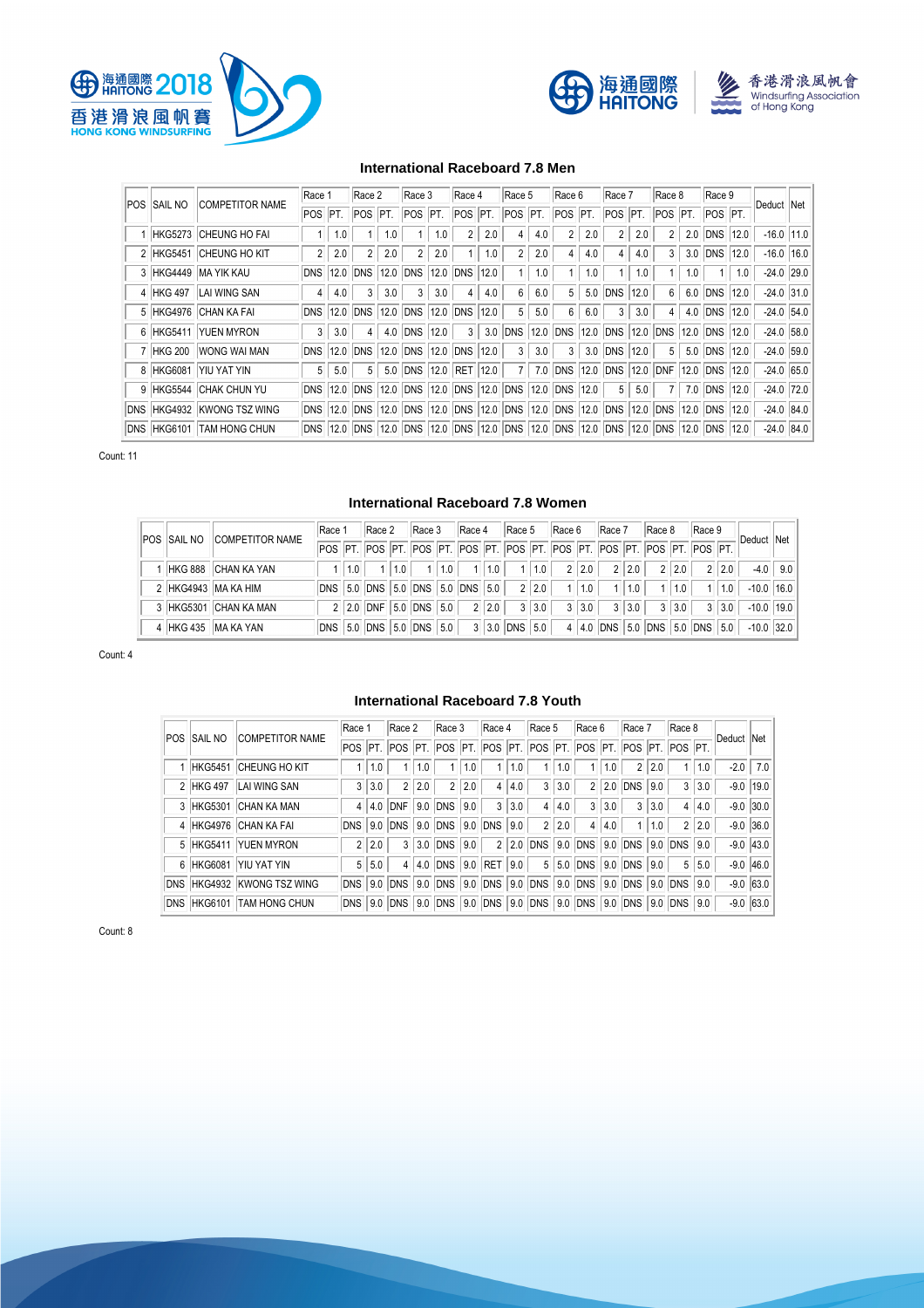





# **National RS:X Men**

| <b>POS</b> | <b>SAIL NO</b> | <b>COMPETITOR NAME</b>          | Race 1         |     | Race 2  |     | Race 3         |     | Race 4         |     | Race 5                                  |     | Deduct Net |               |
|------------|----------------|---------------------------------|----------------|-----|---------|-----|----------------|-----|----------------|-----|-----------------------------------------|-----|------------|---------------|
|            |                |                                 |                |     |         |     |                |     |                |     | POS PT. POS PT. POS PT. POS PT. POS PT. |     |            |               |
|            | 1 HKG 16       | <b>CHENG CHUN LEUNG MICHAEL</b> |                | 1.0 |         | 1.0 |                | 1.0 | $\overline{2}$ | 2.0 |                                         | 1.0 | $-2.0$     | 4.0           |
|            | $2$ HKG 6      | <b>LEE CHUN TING ADRIAN</b>     | 3              | 3.0 |         | 2.0 | $\overline{2}$ | 2.0 |                | 1.0 |                                         | 2.0 | $-3.0$     | 7.0           |
|            | 3 HKG 21       | <b>CHENG CHING YIN</b>          | 4              | 4.0 | 3       | 3.0 | 3              | 3.0 | 3              | 3.0 | 3 <sup>1</sup>                          | 3.0 |            | $-4.0$   12.0 |
|            | 4 HKG 10       | KIKABHOY RAFEEK                 | $\overline{2}$ | 2.0 | 4       | 4.0 | 4              | 4.0 | 4              | 4.0 | 5 <sup>1</sup>                          | 5.0 |            | $-5.0$   14.0 |
|            | 5 HKG 36       | <b>CHENG HO YIN</b>             | 5              | 5.0 | 5       | 5.0 | 5              | 5.0 | 5              | 5.0 | 4                                       | 4.0 |            | $-5.0$   19.0 |
|            |                | DNS HKG5036 ALEXANDER ZIPPRICH  | <b>DNS</b>     |     | 8.0 DNS |     | 8.0 DNS        |     | 8.0 DNS        |     | 8.0 DNS 8.0                             |     |            | $-8.0$ 32.0   |
|            |                | DNS HKG5192 TUNG MING FAI       | <b>DNS</b>     |     | 8.0 DNS | 8.0 | DNS            | 8.0 | DNS            |     | 8.0 DNS 8.0                             |     |            | $-8.0$ 32.0   |

Count: 7

# **National RS:X Women**

|            | POS SAIL NO COMPETITOR NAME  | Race 1         |     | Race 2         |       | Race 3                                  |         | Race 4         |       | Race 5         |       | Deduct Net |              |
|------------|------------------------------|----------------|-----|----------------|-------|-----------------------------------------|---------|----------------|-------|----------------|-------|------------|--------------|
|            |                              |                |     |                |       | POS PT. POS PT. POS PT. POS PT. POS PT. |         |                |       |                |       |            |              |
| 1 HKG 5    | CHAN HEI MAN HAYLEY VICTORIA |                | 1.0 |                | 1.0   |                                         | 2 2.0   | 4 <sub>1</sub> | 4.0   |                | 1.0   | $-4.0$     | 5.0          |
| $2$ HKG 4  | <b>NGAI WAI YAN</b>          | 3              | 3.0 |                | 3 3.0 |                                         | 1   1.0 |                | 1 1.0 |                | 3 3.0 | $-3.0$     | 8.0          |
| 3 HKG 3    | <b>MA KWAN CHING</b>         | 2 <sup>1</sup> | 2.0 | 2 <sup>1</sup> | 2.0   | 3                                       | 3.0     |                |       | $2$ 2.0 UFD    | 6.0   |            | $-6.0$   9.0 |
| 4 HKG 31   | CHOI WING CHI, SANDY         | $\overline{4}$ | 4.0 | 4 <sup>1</sup> | 4.0   | $\overline{4}$                          | 4.0     |                | 3 3.0 | 2 <sup>1</sup> | 2.0   |            | $-4.0$ 13.0  |
| DNS TPE 02 | <b>CHOU LI</b>               | DNS            |     |                |       | 6.0 DNS 6.0 DNS 6.0 DNS 6.0 DNS 6.0     |         |                |       |                |       |            | $-6.0$ 24.0  |

Count: 5

### **National RS:X Youth**

| POS. |            | <b>SAIL NO COMPETITOR NAME</b> | Race 1         |      | Race 2         |      | Race 3         |      | Race 4         |     | Race 5      |      | Deduct Net   |             |
|------|------------|--------------------------------|----------------|------|----------------|------|----------------|------|----------------|-----|-------------|------|--------------|-------------|
|      |            |                                | POS            | IPT. | <b>POS</b>     | IPT. | POS PT.        |      | POS PT.        |     | POS PT.     |      |              |             |
|      | 1 HKG 15   | <b>HO SIU WING</b>             | 3              | 3.0  |                | 1.0  | 5              | 5.0  |                | 1.0 |             | 1.0  | $-5.0$       | 6.0         |
|      | 2 HKG 12   | MA KWAN LAM                    | $\overline{2}$ | 2.0  | $\overline{2}$ | 2.0  |                | 1.0  | 4              | 4.0 | <b>IUFD</b> | 10.0 | $-10.0$      | 9.0         |
|      | 3 HKG 14   | <b>YEUNG LOK</b>               | 5              | 5.0  | 4              | 4.0  | $\overline{2}$ | 2.0  | 3              | 3.0 | 2           | 2.0  | $-5.0$       | 11.0        |
|      | 4 HKG 22   | CHEUNG TIN YU, EARL            |                | 1.0  | 3              | 3.0  |                | 7.0  | 5              | 5.0 | 4           | 4.0  | $-7.0$       | 13.0        |
|      | 5 HKG 97   | YIM TONG HEI                   | 4              | 4.0  | 6              | 6.0  | 6              | 6.0  | $\overline{2}$ | 2.0 | 5           | 5.0  | $-6.0$       | 17.0        |
|      | 6 HKG 33   | <b>AU LING YEUNG</b>           | 7              | 7.0  | <b>UFD</b>     | 10.0 | 3              | 3.0  | 6              | 6.0 | 3           | 3.0  | $-10.0$      | 19.0        |
|      | 7 HKG 96   | YIM CHAK SUM                   | 6              | 6.0  | 5              | 5.0  | 4              | 4.0  | 7              | 7.0 | 6           | 6.0  |              | $-7.0$ 21.0 |
|      | DNS HKG 18 | WOO HOI YU                     | <b>DNS</b>     | 10.0 | <b>DNS</b>     | 10.0 | <b>DNS</b>     | 10.0 | <b>DNS</b>     |     | 10.0 DNS    | 10.0 | $-10.0$ 40.0 |             |
|      | DNS HKG 19 | <b>CHO YUK MAN</b>             | <b>DNS</b>     | 10.0 | <b>DNS</b>     | 10.0 | <b>DNS</b>     | 10.0 | DNS            |     | 10.0 DNS    | 10.0 | $-10.0$ 40.0 |             |

Count: 9

# **National Techno Youth Boys**

|            |                   |                        | Race 1         |        | Race 2     |      | Race 3         |      | Race 4         |          | Race 5         |      |            |      |
|------------|-------------------|------------------------|----------------|--------|------------|------|----------------|------|----------------|----------|----------------|------|------------|------|
| <b>POS</b> | <b>SAIL NO</b>    | <b>COMPETITOR NAME</b> | POS PT.        |        | <b>POS</b> | IPT. | POS PT.        |      | POS PT.        |          | POS PT.        |      | Deduct Net |      |
|            | 1 HKG 17          | <b>TANG CHI LONG</b>   |                | 1.0    | 2          | 2.0  | $\overline{2}$ | 2.0  | 16             | 16.0     | 4              | 4.0  | $-16.0$    | 9.0  |
|            | 2 HKG 28          | <b>SHEK JANSON</b>     | 3              | 3.0    |            | 1.0  |                | 7.0  | $\overline{2}$ | 2.0      | 5              | 5.0  | $-7.0$     | 11.0 |
|            | 3 HKG 27          | YAU C K, THOMAS        | $\overline{7}$ | 7.0    | 3          | 3.0  |                | 1.0  | 3              | 3.0      | $\overline{7}$ | 7.0  | $-7.0$     | 14.0 |
|            | 4 HKG 62          | <b>KIKABHOY ASGAR</b>  | $\overline{2}$ | 2.0    | 5          | 5.0  | 3              | 3.0  | 4              | 4.0      | 20             | 20.0 | $-20.0$    | 14.0 |
|            | 5 HKG 30          | LAM CHUN PO            | 12             | 12.0   | 9          | 9.0  | 5 <sup>5</sup> | 5.0  | 1              | 1.0      |                | 1.0  | $-12.0$    | 16.0 |
|            | 6 HKG 29          | <b>LAM LING PO</b>     | 28             | 28.0   | 8          | 8.0  | 4              | 4.0  | 5              | 5.0      | 6              | 6.0  | $-28.0$    | 23.0 |
|            | 7 HKG 24          | LEUNG CHUN KIT, ANDREW | 13             | $13.0$ | 11         | 11.0 | 8              | 8.0  | 6              | 6.0      | $\overline{2}$ | 2.0  | $-13.0$    | 27.0 |
|            | 8 HKG 32          | <b>CHAN JAY</b>        | 16             | 16.0   | 4          | 4.0  | 9              | 9.0  | 8              | 8.0      | 9              | 9.0  | $-16.0$    | 30.0 |
| 9          | HKG <sub>26</sub> | <b>CHOW TSZ HEI</b>    | $\overline{4}$ | 4.0    | 6          | 6.0  | 17             | 17.0 | 13             | $ 13.0 $ | 8              | 8.0  | $-17.0$    | 31.0 |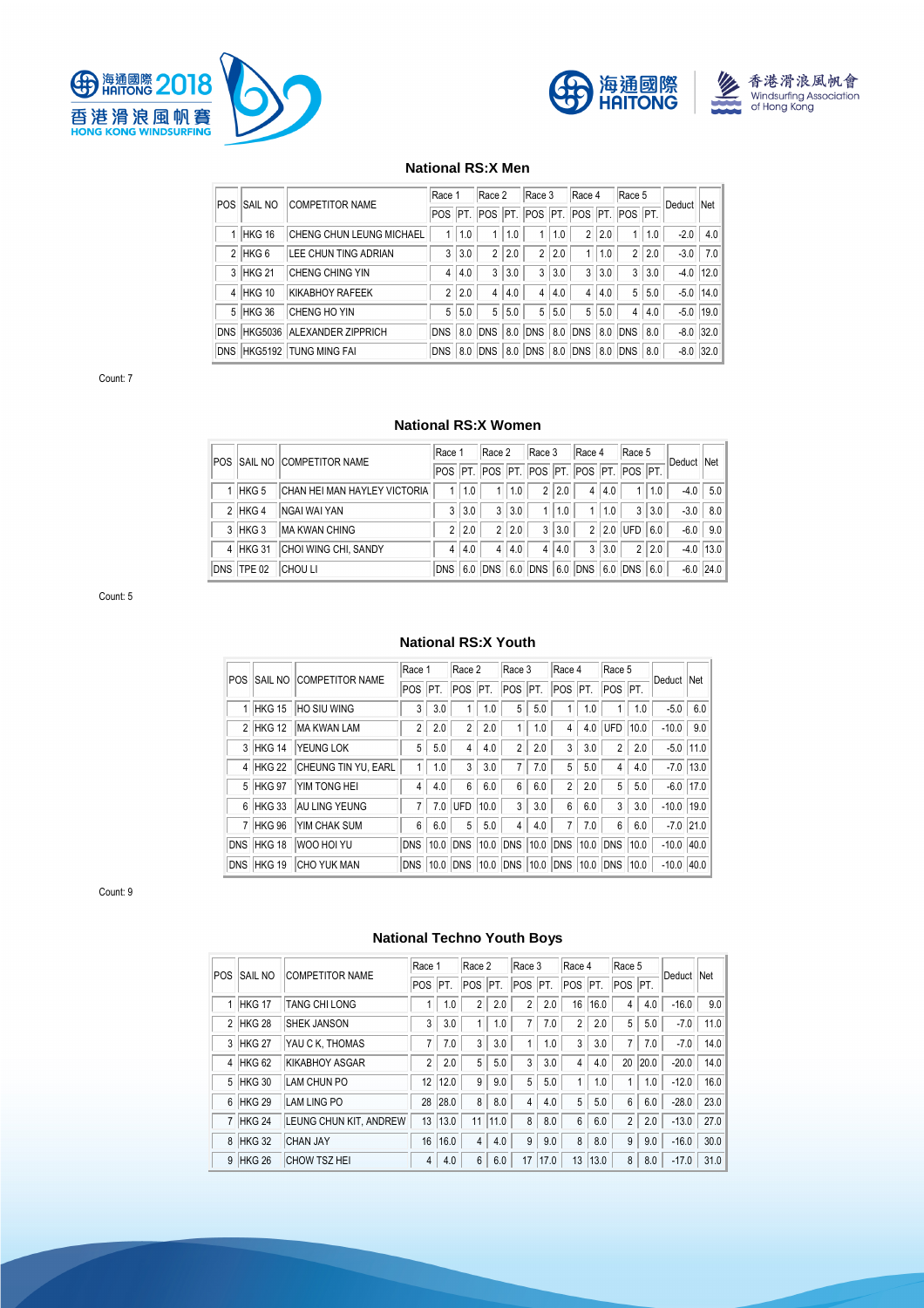





| 10         | HKG 40            | LAI CHEUK HIN, CYRUS       | 5          | 5.0  | 10         | 10.0 | UFD                        | 40.0 | 7   | 7.0  | 10         | 10.0 | $-40.0$ | 32.0  |
|------------|-------------------|----------------------------|------------|------|------------|------|----------------------------|------|-----|------|------------|------|---------|-------|
| 11         | HKG 35            | YIP CHUN TING, AKI         | 10         | 10.0 | 12         | 12.0 | 10                         | 10.0 | 20  | 20.0 | 3          | 3.0  | $-20.0$ | 35.0  |
| 12         | HKG 34            | <b>WONG HON SHING</b>      | 9          | 9.0  | 17         | 17.0 | 6                          | 6.0  | 12  | 12.0 | 15         | 15.0 | $-17.0$ | 42.0  |
| 13         | HKG <sub>51</sub> | CHAU TSZ YAU, RYAN         | 8          | 8.0  | 14         | 14.0 | 15                         | 15.0 | 18  | 18.0 | 14         | 14.0 | $-18.0$ | 51.0  |
| 14         | HKG <sub>9</sub>  | <b>FU CHING PIAS</b>       | 18         | 18.0 | 19         | 19.0 | 13                         | 13.0 | 9   | 9.0  | 11         | 11.0 | $-19.0$ | 51.0  |
| 15         | HKG43             | CHUI WING CHUN             | 6          | 6.0  | 16         | 16.0 | 14                         | 14.0 | 19  | 19.0 | 19         | 19.0 | $-19.0$ | 55.0  |
| 16         | HKG <sub>63</sub> | FU POK, KAZAF              | 23         | 23.0 | 13         | 13.0 | 18                         | 18.0 | 14  | 14.0 | 12         | 12.0 | $-23.0$ | 57.0  |
| 17         | <b>HKG5398</b>    | CHIO WENG HIN              | 11         | 11.0 | 7          | 7.0  | 16                         | 16.0 | 24  | 24.0 | 26         | 26.0 | $-26.0$ | 58.0  |
| 18         | HKG 48            | SHEA YIK LUNG              | 19         | 19.0 | 18         | 18.0 | 21                         | 21.0 | 10  | 10.0 | 22         | 22.0 | $-22.0$ | 68.0  |
| 19         | HKG 59            | <b>HO PAK YIN, MICHAEL</b> | 20         | 20.0 | 22         | 22.0 | 11                         | 11.0 | 21  | 21.0 | 18         | 18.0 | $-22.0$ | 70.0  |
| 20         | <b>HKG 50</b>     | <b>HO SUM LONG</b>         | 15         | 15.0 | 28         | 28.0 | 19                         | 19.0 | 22  | 22.0 | 17         | 17.0 | $-28.0$ | 73.0  |
| 21         | HKG 42            | NG HO HEI, SHERLOCK        | 14         | 14.0 | 24         | 24.0 | 20                         | 20.0 | 25  | 25.0 | 16         | 16.0 | $-25.0$ | 74.0  |
| 22         | <b>HKG 60</b>     | YUEN ALVIN                 | 22         | 22.0 | 20         | 20.0 | 22                         | 22.0 | 28  | 28.0 | 13         | 13.0 | $-28.0$ | 77.0  |
| 23         | HKG 78            | MA SHING YAN SAMSON        | 17         | 17.0 | 15         | 15.0 | <b>UFD</b>                 | 40.0 | 11  | 11.0 | <b>DNS</b> | 40.0 | $-40.0$ | 83.0  |
| 24         | <b>HKG 70</b>     | <b>TSANG YIU FUNG</b>      | 25         | 25.0 | 26         | 26.0 | 12                         | 12.0 | 23  | 23.0 | 24         | 24.0 | $-26.0$ | 84.0  |
| 25         | HKG 46            | YU DAMIAN                  | 24         | 24.0 | 21         | 21.0 | 25                         | 25.0 | 26  | 26.0 | 21         | 21.0 | $-26.0$ | 91.0  |
| 26         | HKG 49            | CHAN CHI KONG              | 27         | 27.0 | 23         | 23.0 | 27                         | 27.0 | 17  | 17.0 | <b>DNS</b> | 40.0 | $-40.0$ | 94.0  |
| 27         | HKG 79            | <b>LAU CHUN WANG</b>       | 21         | 21.0 | 25         | 25.0 | <b>DNF</b>                 | 40.0 | 27  | 27.0 | 23         | 23.0 | $-40.0$ | 96.0  |
| 28         | HKG <sub>2</sub>  | CHOW WAI HIN WAYNE         | <b>DNS</b> | 40.0 | <b>DNS</b> | 40.0 | 24                         | 24.0 | 15  | 15.0 | 27         | 27.0 | $-40.0$ | 106.0 |
| 29         | HKG <sub>65</sub> | LO SZE HON, RONNY          | 26         | 26.0 | 27         | 27.0 | 23                         | 23.0 | 32  | 32.0 | <b>DNS</b> | 40.0 | $-40.0$ | 108.0 |
| 30         | HKG <sub>57</sub> | <b>HUI LING FUNG</b>       | 32         | 32.0 | 33         | 33.0 | 26                         | 26.0 | 29  | 29.0 | 25         | 25.0 | $-33.0$ | 112.0 |
| 31         | HKG <sub>45</sub> | LAI TSZ HO                 | 30         | 30.0 | 32         | 32.0 | 28                         | 28.0 | 30  | 30.0 | <b>DNF</b> | 40.0 | $-40.0$ | 120.0 |
| 32         | HKG5534           | KONG KI CHI                | 29         | 29.0 | 29         | 29.0 | 31                         | 31.0 | 31  | 31.0 | <b>DNF</b> | 40.0 | $-40.0$ | 120.0 |
| 33         | HKG 74            | CHUI YIU NAM               | 31         | 31.0 | 30         | 30.0 | 29                         | 29.0 | 34  | 34.0 | <b>DNS</b> | 40.0 | $-40.0$ | 124.0 |
| 34         | HKG 73            | <b>LAM LOK FUNG</b>        | 33         | 33.0 | 31         | 31.0 | 30                         | 30.0 | 33  | 33.0 | <b>DNS</b> | 40.0 | $-40.0$ | 127.0 |
| 35         | <b>HKG5536</b>    | LEUNG HON FUNG             | 36         | 36.0 | 35         | 35.0 | DNS                        | 40.0 | 36  | 36.0 | <b>DNF</b> | 40.0 | $-40.0$ | 147.0 |
| 36         | <b>HKG5539</b>    | <b>CHAN KING MAN</b>       | 34         | 34.0 | 34         | 34.0 | DNS                        | 40.0 | DNF | 40.0 | <b>DNF</b> | 40.0 | $-40.0$ | 148.0 |
| 37         | <b>HKG 85</b>     | LIU PAN HO BRIAN           | 35         | 35.0 | <b>RET</b> | 40.0 | <b>RET</b>                 | 40.0 | 35  | 35.0 | <b>DNS</b> | 40.0 | $-40.0$ | 150.0 |
| <b>DNS</b> | <b>HKG5533</b>    | <b>CHEUNG KA HO</b>        | <b>DNS</b> | 40.0 | <b>DNS</b> | 40.0 | DNS                        | 40.0 | DNS | 40.0 | <b>DNS</b> | 40.0 | $-40.0$ | 160.0 |
|            |                   | DNS HKG5535 LAW ADAM       | <b>DNS</b> | 40.0 |            |      | DNS 40.0 DNS 40.0 DNS 40.0 |      |     |      | <b>DNS</b> | 40.0 | $-40.0$ | 160.0 |

Count: 39

# **National Techno Youth Girls**

|                 |                   |                        | Race 1         |      | Race 2         |      | Race 3     |      | Race 4         |      | Race 5            |      |              |             |
|-----------------|-------------------|------------------------|----------------|------|----------------|------|------------|------|----------------|------|-------------------|------|--------------|-------------|
| POS             | SAIL NO           | <b>COMPETITOR NAME</b> | <b>POS</b>     | IPT. | <b>POS</b>     | IPT. | <b>POS</b> | PT.  | <b>POS</b>     | IPT. | POS PT.           |      | Deduct Net   |             |
| 1               | HKG 13            | <b>MAK CHEUK WING</b>  | 1              | 1.0  |                | 1.0  |            | 1.0  | 1 <sub>1</sub> | 1.0  | <b>UFD</b>        | 14.0 | $-14.0$      | 4.0         |
| $\overline{2}$  | HKG 38            | CHAN SZE CHIT          | 4              | 4.0  | 5              | 5.0  | 2          | 2.0  | $\overline{2}$ | 2.0  |                   | 1.0  | $-5.0$       | 9.0         |
| 3               | HKG 47            | CHAN YAN CHING         | $\overline{2}$ | 2.0  | 4              | 4.0  | 4          | 4.0  | 3              | 3.0  | 4                 | 4.0  |              | $-4.0$ 13.0 |
| $\overline{4}$  | HKG <sub>61</sub> | CHIU SIN KIU           | 6              | 6.0  | 3              | 3.0  | 3          | 3.0  | 6              | 6.0  | <b>DNF</b>        | 14.0 | $-14.0$ 18.0 |             |
|                 | 5 HKG 37          | <b>LAM CHEUK YU</b>    | 3              | 3.0  | $\overline{2}$ | 2.0  | <b>UFD</b> | 14.0 | 4              | 4.0  | <b>DNF</b>        | 14.0 | $-14.0$ 23.0 |             |
| 6               | HKG 54            | <b>HO KWAN KIU</b>     | 9              | 9.0  | 8              | 8.0  | 5          | 5.0  | 8              | 8.0  | 3                 | 3.0  |              | $-9.0$ 24.0 |
| $\overline{7}$  | HKG <sub>41</sub> | <b>SO CHO KWAN</b>     | 8              | 8.0  |                | 7.0  | <b>UFD</b> | 14.0 | $\overline{7}$ | 7.0  | $\overline{2}$    | 2.0  | $-14.0$ 24.0 |             |
| 8               | HKG 56            | <b>LAM CHEUK OON</b>   | 7              | 7.0  | 10             | 10.0 | 6          | 6.0  | 9              | 9.0  | 5                 | 5.0  | $-10.0$ 27.0 |             |
| 9               | HKG 71            | FUNG YUK KIU, YUKIE    | 5              | 5.0  | 6              | 6.0  | UFD        | 14.0 | 5              | 5.0  | <b>DNF</b>        | 14.0 | $-14.0$ 30.0 |             |
| 10 <sup>°</sup> | HKG 82            | NG HOI KA              | <b>DNS</b>     | 14.0 | 9              | 9.0  | <b>DNS</b> | 14.0 | <b>DNS</b>     | 14.0 | <b>DNS</b>        | 14.0 | $-14.0$ 51.0 |             |
| <b>DNS</b>      | <b>HKG 23</b>     | FAN LOK HEI, RACHEL    | <b>DNS</b>     | 14.0 | <b>DNS</b>     | 14.0 | <b>DNS</b> | 14.0 | <b>DNS</b>     | 14.0 | <b>DNS</b>        | 14.0 | $-14.0$ 56.0 |             |
| <b>DNS</b>      | HKG 76            | <b>TSE HOI TUNG</b>    | <b>DNS</b>     | 14.0 | <b>DNS</b>     | 14.0 | <b>DNS</b> | 14.0 | <b>DNS</b>     | 14.0 | DNS 14.0          |      | $-14.0$ 56.0 |             |
|                 | DNS HKG5376       | <b>WONG HEI YU</b>     | <b>DNS</b>     | 14.0 | DNS            | 14.0 | <b>DNS</b> | 14.0 |                |      | DNS 14.0 DNS 14.0 |      | $-14.0$ 56.0 |             |

Count: 13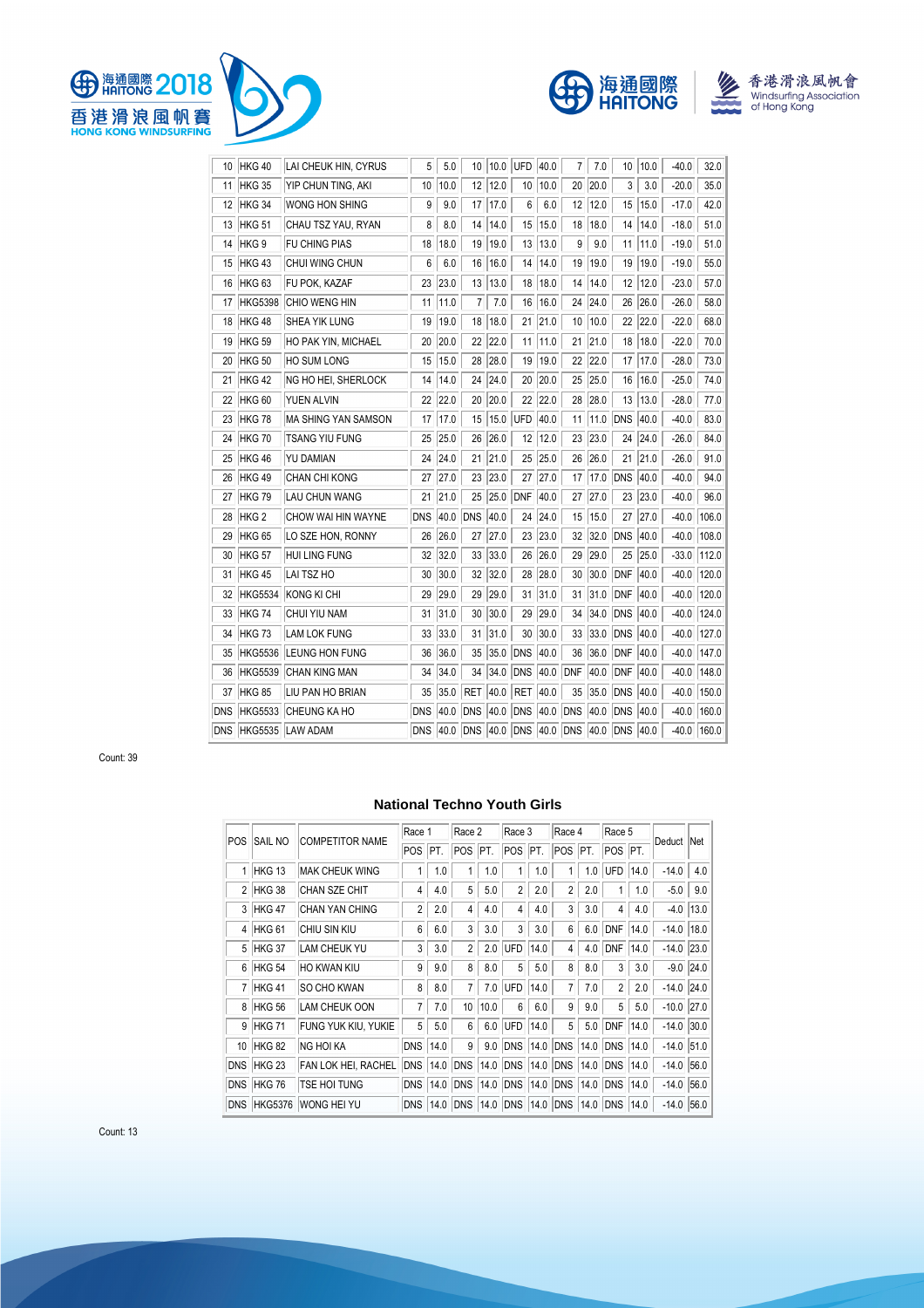







# **National Techno Junior Boys**

| POS        | <b>SAIL NO</b>    | <b>COMPETITOR NAME</b> | Race 1     |      | Race 2     |      | Race 3     |      | Race 4 |      | Race 5               |      |              |      |
|------------|-------------------|------------------------|------------|------|------------|------|------------|------|--------|------|----------------------|------|--------------|------|
|            |                   |                        | POS        | IPT. | POS        | IPT. | POS        | PT.  | POS    | IPT. | POS <sup>I</sup> PT. |      | Deduct Net   |      |
| 1          | HKG <sub>62</sub> | <b>KIKABHOY ASGAR</b>  | 1          | 1.0  | 1          | 1.0  | 1          | 1.0  | 1      | 1.0  | 6                    | 6.0  | $-6.0$       | 4.0  |
| 2          | HKG <sub>63</sub> | FU POK. KAZAF          | 9          | 9.0  | 2          | 2.0  | 5          | 5.0  | 4      | 4.0  | 1                    | 1.0  | $-9.0$       | 12.0 |
| 3          | HKG 43            | CHUI WING CHUN         | 2          | 2.0  | 4          | 4.0  | 4          | 4.0  | 6      | 6.0  | 5                    | 5.0  | $-6.0$       | 15.0 |
| 4          | HKG <sub>59</sub> | HO PAK YIN, MICHAEL    | 6          | 6.0  | 8          | 8.0  | 2          | 2.0  | 7      | 7.0  | 4                    | 4.0  | $-8.0$       | 19.0 |
| 5          | HKG 48            | SHEA YIK LUNG          | 5          | 5.0  | 5          | 5.0  | 7          | 7.0  | 2      | 2.0  | 8                    | 8.0  | $-8.0$       | 19.0 |
| 6          | HKG 42            | NG HO HEI, SHERLOCK    | 3          | 3.0  | 9          | 9.0  | 6          | 6.0  | 9      | 9.0  | 3                    | 3.0  | $-9.0$       | 21.0 |
| 7          | HKG <sub>60</sub> | YUEN ALVIN             | 8          | 8.0  | 6          | 6.0  | 8          | 8.0  | 12     | 12.0 | 2                    | 2.0  | $-12.0$      | 24.0 |
| 8          | HKG 70            | <b>TSANG YIU FUNG</b>  | 11         | 11.0 | 11         | 11.0 | 3          | 3.0  | 8      | 8.0  | 10                   | 10.0 | $-11.0$      | 32.0 |
| 9          | <b>HKG78</b>      | MA SHING YAN SAMSON    | 4          | 4.0  | 3          | 3.0  | UFD        | 23.0 | 3      | 3.0  | <b>DNS</b>           | 23.0 | $-23.0$      | 33.0 |
| 10         | HKG 46            | YU DAMIAN              | 10         | 10.0 | 7          | 7.0  | 11         | 11.0 | 10     | 10.0 | 7                    | 7.0  | $-11.0$      | 34.0 |
| 11         | <b>HKG79</b>      | <b>LAU CHUN WANG</b>   | 7          | 7.0  | 10         | 10.0 | <b>DNF</b> | 23.0 | 11     | 11.0 | 9                    | 9.0  | $-23.0$      | 37.0 |
| 12         | HKG <sub>65</sub> | LO SZE HON, RONNY      | 12         | 12.0 | 12         | 12.0 | 9          | 9.0  | 16     | 16.0 | <b>DNS</b>           | 23.0 | $-23.0$      | 49.0 |
| 13         | HKG <sub>2</sub>  | CHOW WAI HIN WAYNE     | <b>DNS</b> | 23.0 | <b>DNS</b> | 23.0 | 10         | 10.0 | 5      | 5.0  | 12                   | 12.0 | $-23.0$      | 50.0 |
| 14         | <b>HKG 57</b>     | <b>HUI LING FUNG</b>   | 16         | 16.0 | 17         | 17.0 | 12         | 12.0 | 13     | 13.0 | 11                   | 11.0 | $-17.0$      | 52.0 |
| 15         | <b>HKG5534</b>    | KONG KI CHI            | 13         | 13.0 | 13         | 13.0 | 16         | 16.0 | 15     | 15.0 | <b>DNF</b>           | 23.0 | $-23.0$      | 57.0 |
| 16         | <b>HKG 45</b>     | LAI TSZ HO             | 14         | 14.0 | 16         | 16.0 | 13         | 13.0 | 14     | 14.0 | <b>DNF</b>           | 23.0 | $-23.0$      | 57.0 |
| 17         | <b>HKG 74</b>     | CHUI YIU NAM           | 15         | 15.0 | 14         | 14.0 | 14         | 14.0 | 18     | 18.0 | <b>DNS</b>           | 23.0 | $-23.0$      | 61.0 |
| 18         | <b>HKG73</b>      | <b>LAM LOK FUNG</b>    | 17         | 17.0 | 15         | 15.0 | 15         | 15.0 | 17     | 17.0 | <b>DNS</b>           | 23.0 | $-23.0$      | 64.0 |
| 19         | <b>HKG5539</b>    | <b>CHAN KING MAN</b>   | 18         | 18.0 | 18         | 18.0 | <b>DNS</b> | 23.0 | DNF    | 23.0 | <b>DNF</b>           | 23.0 | $-23.0$      | 82.0 |
| 20         | <b>HKG5536</b>    | <b>LEUNG HON FUNG</b>  | 20         | 20.0 | 19         | 19.0 | <b>DNS</b> | 23.0 | 20     | 20.0 | <b>DNF</b>           | 23.0 | $-23.0$      | 82.0 |
| 21         | <b>HKG 85</b>     | LIU PAN HO BRIAN       | 19         | 19.0 | <b>RET</b> | 23.0 | <b>RET</b> | 23.0 | 19     | 19.0 | <b>DNS</b>           | 23.0 | $-23.0$      | 84.0 |
| <b>DNS</b> | <b>HKG5535</b>    | <b>LAW ADAM</b>        | <b>DNS</b> | 23.0 | <b>DNS</b> | 23.0 | <b>DNS</b> | 23.0 | DNS    | 23.0 | <b>DNS</b>           | 23.0 | $-23.0$ 92.0 |      |

Count: 22

# **National Techno Junior Girls**

| <b>POS</b> | <b>SAIL NO</b> | <b>COMPETITOR NAME</b> | Race 1         |       | Race 2          |     | Race 3         |     | Race 4     |     | Race 5         |     |        |               |
|------------|----------------|------------------------|----------------|-------|-----------------|-----|----------------|-----|------------|-----|----------------|-----|--------|---------------|
|            |                |                        |                |       | POS PT. POS PT. |     | POS PT. POS    |     |            |     | PT. POS PT.    |     | Deduct | <b>Net</b>    |
|            | 1 HKG 47       | <b>CHAN YAN CHING</b>  |                | 1.0   | $\overline{2}$  | 2.0 | $\overline{2}$ | 2.0 |            | 1.0 | $\overline{2}$ | 2.0 | $-2.0$ | 6.0           |
|            | 2 HKG 61       | CHIU SIN KIU           | 3              | 3.0   |                 | 1.0 | 1              | 1.0 | 3          | 3.0 | <b>DNF</b>     | 9.0 | $-9.0$ | 8.0           |
|            | 3 HKG 54       | HO KWAN KIU            | 5              | 5.0   | 4               | 4.0 | 3              | 3.0 | 4          | 4.0 |                | 1.0 |        | $-5.0$   12.0 |
|            | 4 HKG 56       | LAM CHEUK OON          |                | 4 4.0 | 6               | 6.0 | 4              | 4.0 | 5          | 5.0 | 3              | 3.0 |        | $-6.0$ 16.0   |
|            | 5 HKG 71       | FUNG YUK KIU, YUKIE    | $\overline{2}$ | 2.0   | 3               | 3.0 | <b>IUFD</b>    | 9.0 | 2          | 2.0 | <b>DNF</b>     | 9.0 |        | $-9.0$ 16.0   |
|            | 6 HKG 82       | <b>NG HOI KA</b>       | <b>DNS</b>     | 9.0   | 5               | 5.0 | DNS            | 9.0 | DNS        | 9.0 | <b>DNS 9.0</b> |     |        | $-9.0$ 32.0   |
|            | DNS HKG 76     | TSE HOI TUNG           | <b>DNS</b>     | 9.0   | <b>DNS</b>      | 9.0 | DNS            |     | 9.0 DNS    |     | 9.0 DNS 9.0    |     |        | $-9.0$ 36.0   |
| <b>DNS</b> | <b>HKG5376</b> | WONG HEI YU            | <b>DNS</b>     | 9.0   | <b>DNS</b>      | 9.0 | <b>DNS</b>     | 9.0 | <b>DNS</b> | 9.0 | <b>DNS</b>     | 9.0 |        | $-9.0$ 36.0   |

Count: 8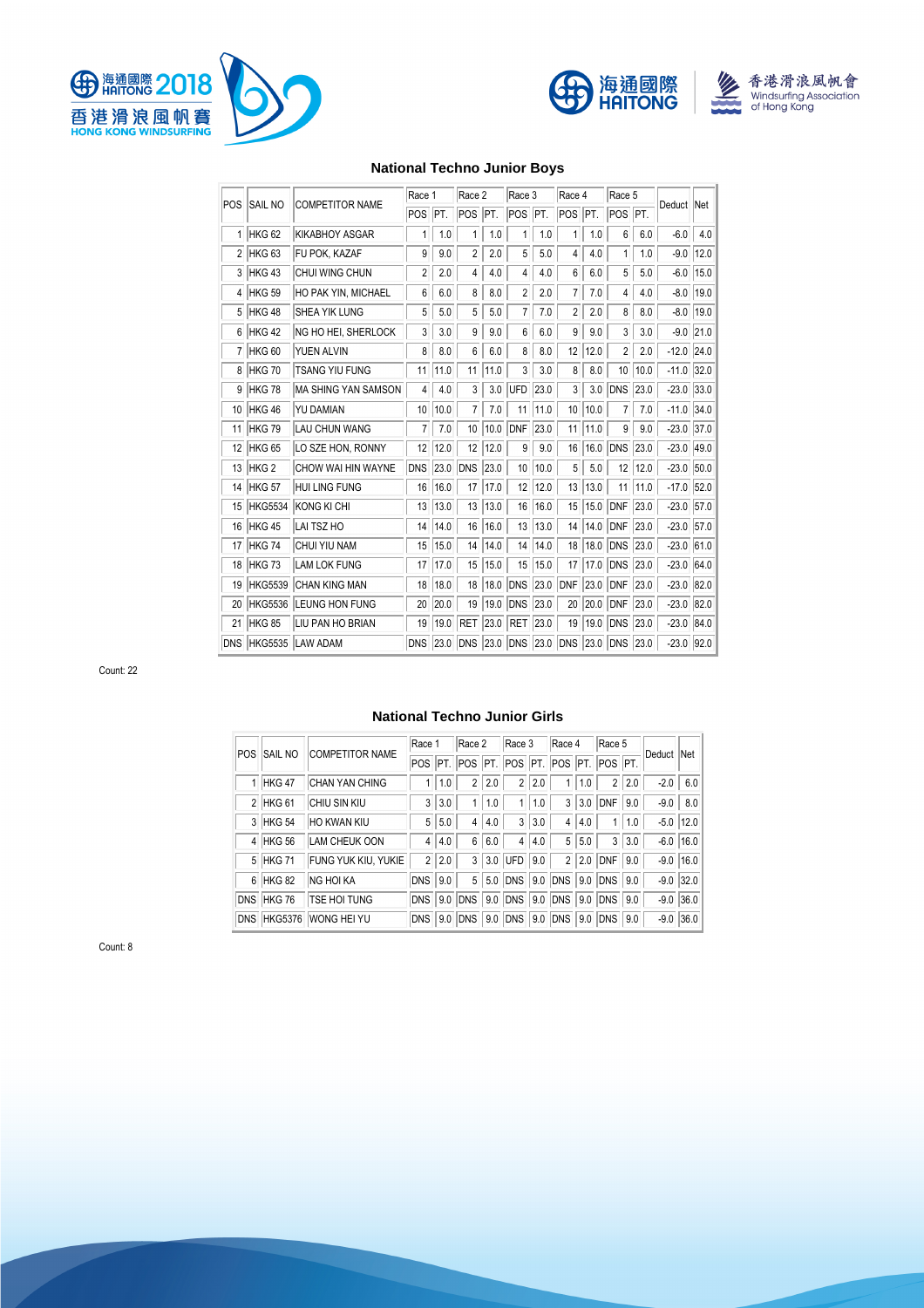





#### **National Raceboard 7.8 Men**

|            |                | <b>COMPETITOR NAME</b>     | Race 1         |      | Race 2          |     | Race 3                     |      | Race 4         |      | Race 5     |      |              |     |
|------------|----------------|----------------------------|----------------|------|-----------------|-----|----------------------------|------|----------------|------|------------|------|--------------|-----|
| <b>POS</b> | <b>SAIL NO</b> |                            | POS            | IPT. | <b>POS</b>      | PT. | <b>POS</b>                 | PT.  | POS PT.        |      | POS PT.    |      | Deduct Net   |     |
|            |                | 1 HKG4449 MA YIK KAU       |                | 1.0  |                 | 1.0 |                            | 1.0  |                | 1.0  |            | 1.0  | $-1.0$       | 4.0 |
|            |                | 2 HKG5273 CHEUNG HO FAI    | 4              | 4.0  | $\overline{2}$  | 2.0 | $\overline{2}$             | 2.0  | $\overline{2}$ | 2.0  | <b>DNS</b> | 12.0 | $-12.0$ 10.0 |     |
|            |                | 3 HKG5451 CHEUNG HO KIT    | $\overline{2}$ | 2.0  | 4               | 4.0 | $\overline{4}$             | 4.0  | 3              | 3.0  | DNS        | 12.0 | $-12.0$ 13.0 |     |
|            |                | 4 HKG4976 CHAN KA FAI      | 5              | 5.0  | 6               | 6.0 | 3                          | 3.0  | 4              | 4.0  | DNS        | 12.0 | $-12.0$ 18.0 |     |
|            |                | 5 HKG 200 WONG WAI MAN     | 3              | 3.0  | 3               | 3.0 | <b>DNS</b>                 | 12.0 | 5              | 5.0  | <b>DNS</b> | 12.0 | $-12.0$ 23.0 |     |
|            |                | 6 HKG 497 LAI WING SAN     | 6              | 6.0  | 5               | 5.0 | <b>DNS</b>                 | 12.0 | 6              | 6.0  | DNS        | 12.0 | $-12.0$ 29.0 |     |
|            |                | 7 HKG5544 CHAK CHUN YU     | <b>DNS</b>     | 12.0 | <b>DNS 12.0</b> |     | 5                          | 5.0  |                | 7.0  | <b>DNS</b> | 12.0 | $-12.0$ 36.0 |     |
|            |                | 8 HKG6081 YIU YAT YIN      | 7              | 7.0  | DNS 12.0        |     | DNS                        | 12.0 | 8              | 8.0  | <b>DNS</b> | 12.0 | $-12.0$ 39.0 |     |
|            |                | DNS HKG4932 KWONG TSZ WING | <b>DNS</b>     | 12.0 | DNS 12.0        |     | DNS                        |      | 12.0 DNS       | 12.0 | <b>DNS</b> | 12.0 | $-12.0$ 48.0 |     |
|            |                | DNS HKG5411 YUEN MYRON     | <b>DNS</b>     | 12.0 | DNS 12.0        |     | DNS 12.0 DNS 12.0 DNS 12.0 |      |                |      |            |      | $-12.0$ 48.0 |     |
|            |                | DNS HKG6101 TAM HONG CHUN  | <b>DNS</b>     |      | 12.0 DNS 12.0   |     | DNS 12.0 DNS 12.0 DNS 12.0 |      |                |      |            |      | $-12.0$ 48.0 |     |

Count: 11

#### **National Raceboard 7.8 Women**

| <b>POS SAIL NO</b> | <b>COMPETITOR NAME</b> | Race 1                                  |       | Race 2         |     | Race 3                      |       | Race 4         |       | Race 5 |       |             |               |
|--------------------|------------------------|-----------------------------------------|-------|----------------|-----|-----------------------------|-------|----------------|-------|--------|-------|-------------|---------------|
|                    |                        | POS PT. POS PT. POS PT. POS PT. POS PT. |       |                |     |                             |       |                |       |        |       | Deduct Net  |               |
|                    | 1 HKG4943 MA KA HIM    | $\mathcal{P}$                           | 20    |                | 1.0 |                             | 1 1.0 | 1 <sup>1</sup> | 1.0   |        | 1 1.0 |             | $-2.0$ 4.0    |
|                    | 2 HKG 888 CHAN KA YAN  |                                         | 1 1.0 | 2 <sup>1</sup> | 2.0 |                             | 2 2.0 |                | 2 2.0 |        | 2 2.0 |             | $-2.0$ 7.0    |
|                    | 3 HKG5301 CHAN KA MAN  |                                         | 3 3.0 | 3 <sup>1</sup> | 3.0 |                             |       | $3 3.0 $ 3     | 3.0   |        | 3 3.0 |             | $-3.0$   12.0 |
|                    | 4 HKG 435 MA KA YAN    | DNS 5.0                                 |       | $\overline{4}$ |     | 4.0 DNS 5.0 DNS 5.0 DNS 5.0 |       |                |       |        |       | $-5.0$ 19.0 |               |

Count: 4

#### POS SAIL NO COMPETITOR NAME Race 1 Race 2 Race 3 Race 4 Deduct Net POS PT. POS PT. POS PT. POS PT. 1 HKG5451 CHEUNG HO KIT 1 1.0 1 1.0 2 2.0 1 1.0 -2.0 3.0 2 HKG4976 CHAN KA FAI 2 2.0 4 4.0 1 1.0 2 2.0 -4.0 5.0

3 HKG 497 LAI WING SAN 3 3.0 2 2.0 DNS 9.0 3 3.0 -9.0 8.0 4 HKG5301 CHAN KA MAN 4 4.0 3 3.0 3 3.0 4 4.0 4.0 10.0 5 HKG6081 YIU YAT YIN 5 5.0 DNS 9.0 DNS 9.0 5 5.0 -9.0 19.0 DNS HKG4932 KWONG TSZ WING DNS 9.0 DNS 9.0 DNS 9.0 DNS 9.0 -9.0 27.0 DNS HKG5411 YUEN MYRON DNS 9.0 DNS 9.0 DNS 9.0 DNS 9.0 -9.0 27.0 DNS HKG6101 TAM HONG CHUN DNS 9.0 DNS 9.0 DNS 9.0 DNS 9.0 -9.0 27.0

**National Raceboard 7.8 Youth** 

Count: 8

#### **National Raceboard 7.8 Minim Boys**

|             |           |                           | Race 1          |             | Race 2         |      | Race 3         |      | Race 4          |     | Race 5         |     |               |            |
|-------------|-----------|---------------------------|-----------------|-------------|----------------|------|----------------|------|-----------------|-----|----------------|-----|---------------|------------|
| <b>IPOS</b> | isail no  | <b>COMPETITOR NAME</b>    | POS PT.         |             | POS PT.        |      | POS PT.        |      | POS PT. POS PT. |     |                |     | Deduct Net    |            |
|             | 1 HKG 616 | <b>KWOK CHUNG HIN</b>     | 9               | 9.0         | 3              | 3.0  | $\overline{2}$ | 2.0  |                 | 1.0 |                | 1.0 |               | $-9.0$ 7.0 |
|             | 2 HKG 642 | LAM LONG YIN JAYDEN       | 10 <sup>°</sup> | 10.0        | 2 <sub>1</sub> | 2.0  | 1.             | 1.0  | $\overline{2}$  | 2.0 | 2 <sup>1</sup> | 2.0 | $-10.0$   7.0 |            |
|             | 3 HKG 641 | <b>CHAN KIN MING</b>      |                 | $11$   11.0 |                | 1.0  | 3              | 3.0  | $\overline{4}$  | 4.0 | $\overline{4}$ | 4.0 | $-11.0$ 12.0  |            |
|             | 4 HKG 645 | <b>WONG TIN TIK</b>       |                 | 1.0         | 4              | 4.0  | 5              | 5.0  | 8               |     | 8.0 RET 23.0   |     | $-23.0$ 18.0  |            |
|             | 5 HKG 631 | CHAN SUM KIT, ANSON       | 3               | 3.0         | 9              | 9.0  | 13             | 13.0 | 3               |     | 3.0 DNS 23.0   |     | $-23.0$ 28.0  |            |
|             | 6 HKG 618 | <b>HO SAI KIT JEFFREY</b> | 6               | 6.0         | 8              | 8.0  | $\overline{4}$ | 4.0  | 10 <sup>1</sup> |     | 10.0 DNS 23.0  |     | $-23.0$ 28.0  |            |
|             | 7 HKG 696 | LAU SZE YIN               | 8               | 8.0         | 11             | 11.0 | 12             | 12.0 | $5\overline{)}$ | 5.0 | 6              | 6.0 | $-12.0$ 30.0  |            |